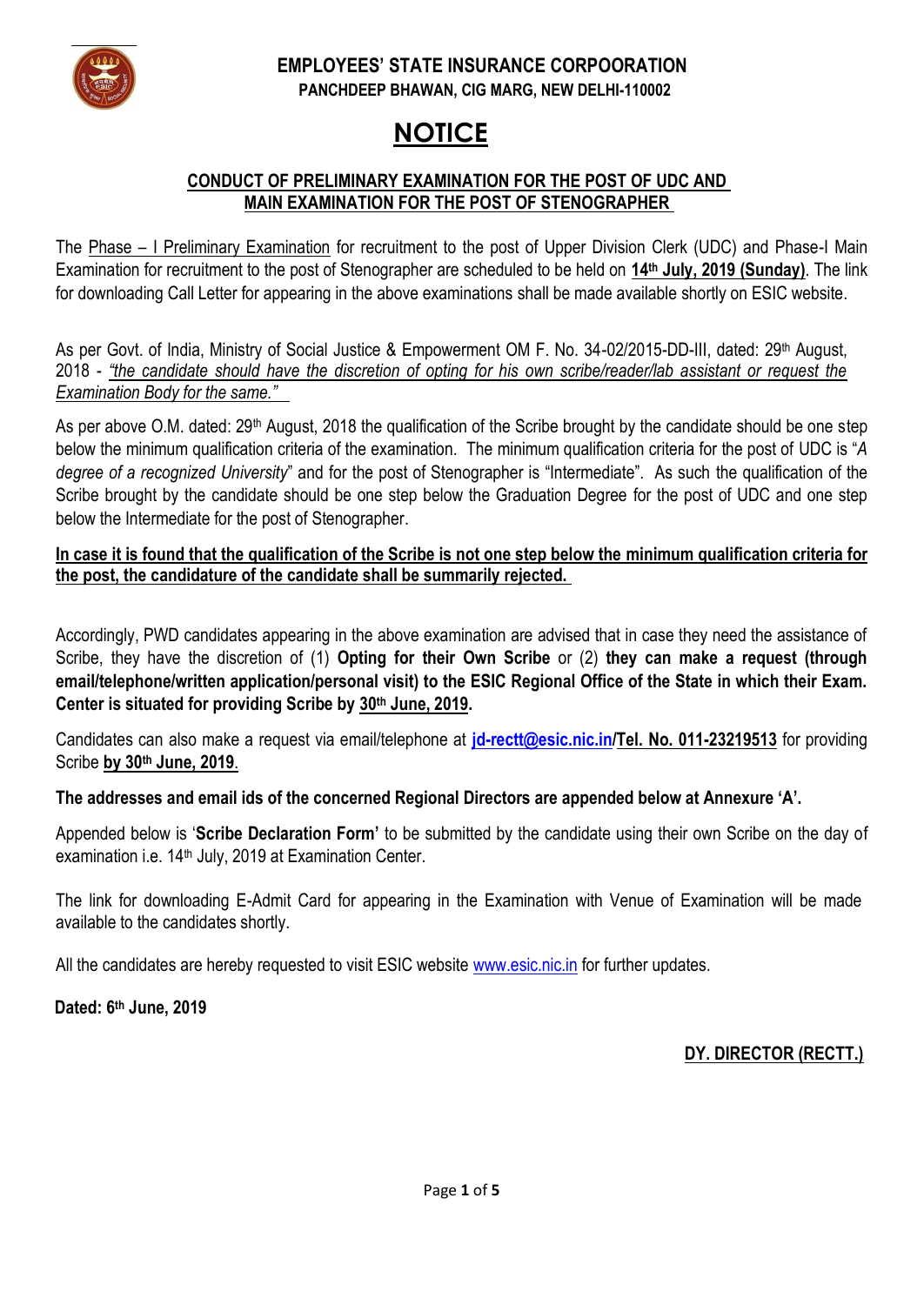## **SCRIBE DECLARATION FORM**

|               | We, the undersigned, Shri/Smt/Kum. |                                               | eligible candidate having |     |
|---------------|------------------------------------|-----------------------------------------------|---------------------------|-----|
| qualification |                                    | Post Applied for                              |                           | and |
| Shri/Smt/Kum. |                                    | eligible writer (Scribe) having qualification |                           | tor |

the eligible candidate, do hereby declare that :

- 1. The scribe is identified by the candidate at his/her own cost and as per own choice.
- **2. In case it is found that the qualification of the Scribe is not as declared by the candidate and/or the qualification of the Scribe is not one step below the minimum qualification criteria for the post, the candidature of the candidate shall be summarily rejected. In such case the candidate shall forfeit his/her right to the post and claims relating thereto.**
- 3. The candidate is **blind/low vision** or affected by **cerebral palsy** with **loco-motor impairment and his/her writing speed is affected** and she/he needs a writer (scribe) as permissible under the Government of India rules governing the recruitment of Physically Challenged persons.
- 4. As per the rules, the candidate availing services of a scribe is eligible for compensatory time of 20 minutes for every hour of the examination.
- 5. In view of the importance of the time element and the examination being of a competitive nature, the candidate undertakes to fully satisfy the Medical Officer of the Organization that there was necessity for use of a scribe as his/her writing speed is affected by the disabilities mentioned in Point 3 above.
- *6. The candidate has ensured that the scribe is not a candidate for the same recruitment exercise.*
- *7. The scribe has ensured that he/she is not appearing in the same recruitment exercise.*
- 8. All the above statements made by us are true and correct to the best of our knowledge and belief. We also understand that in case it is detected at any stage of recruitment that we do not fulfill the eligibility norms and/or that the information furnished by us is incorrect/false or that we have suppressed any material fact(s), the candidature of the applicant (both the candidate as well as scribe in case he/she has appeared in the same examination) will stand cancelled, irrespective of the result of the examination. If any of these shortcoming(s) is/are detected even after the candidate's appointment, his/her services are liable to be terminated. In such circumstances, both signatories will be liable to criminal prosecution.

I, \_\_\_\_\_\_\_\_\_\_\_\_\_\_\_\_\_\_\_\_\_\_\_\_\_\_\_\_\_\_ (Scribe) certify that I am not a candidate for this recruitment.

 **(Name of Scribe)**

I, \_\_\_\_\_\_\_\_\_\_\_\_\_\_\_\_\_\_\_\_\_\_\_\_\_\_\_the candidate for this recruitment certify that I have ensured that the above

### **(Name of candidate)**

scribe is not appearing for this recruitment.

### **Given under are our signature and contact details**: -

|                     | <b>SCRIBE</b>  | <b>CANDIDATE</b> |
|---------------------|----------------|------------------|
|                     | Signature:     | Signature:       |
|                     | Name:          | Name:            |
|                     | Qualification: | Qualification:   |
|                     | Address:       | Address:         |
| Photo of the Scribe | Contact No.:   | Contact No.:     |

 **Signature of Invigilator**

 **\_\_\_\_\_\_\_\_\_\_\_\_\_\_\_\_\_\_\_\_**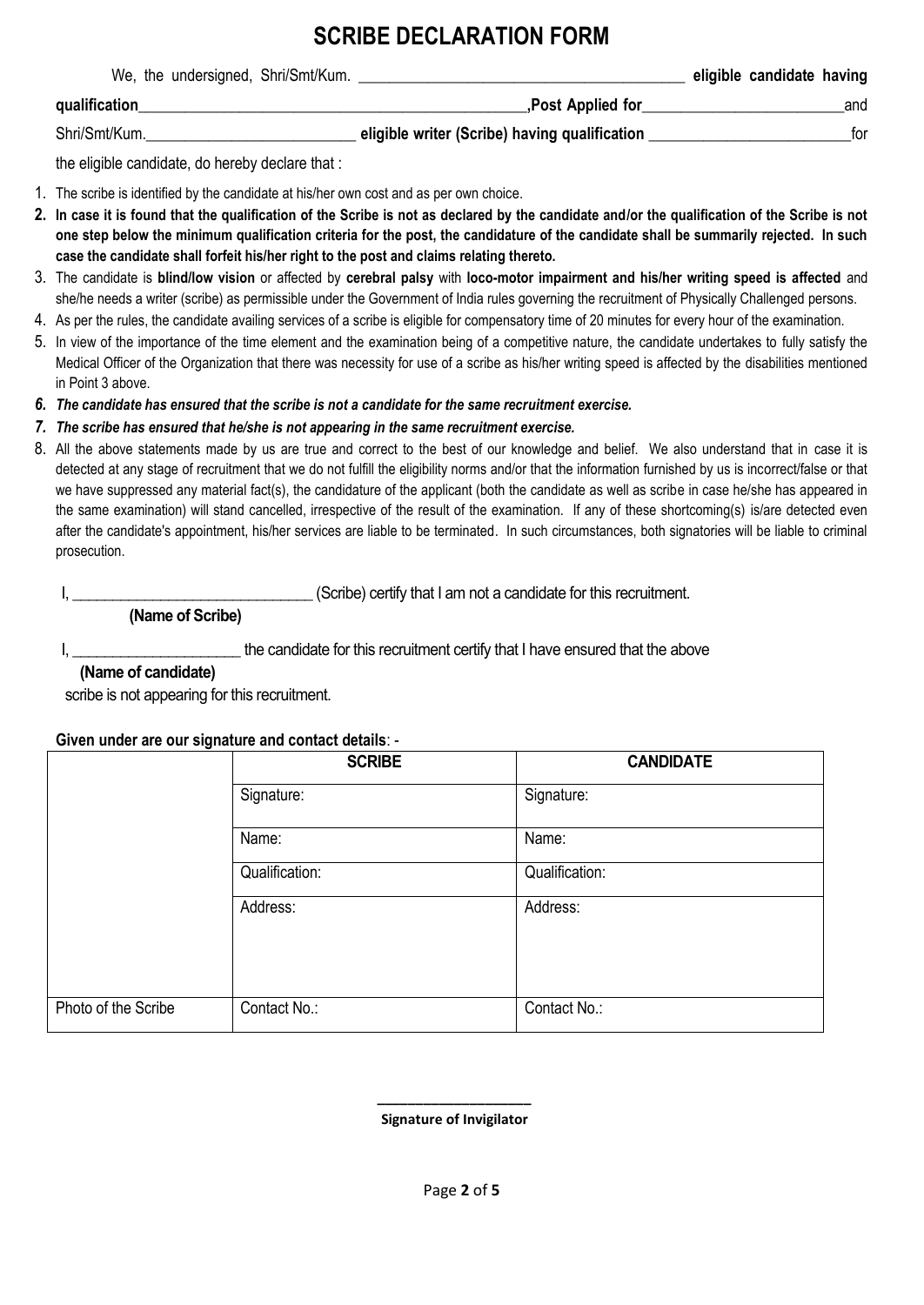### **ANNEXURE-'A'**

| SI.<br>No. | Name of the ESIC Region/State for<br>which the candidate is to be admitted in<br>the Online Examination | Address & Contact Number of ESIC<br>Regional Director for making request<br>for Scribe                                                                                    | Email Id for making request for<br><b>Scribe</b> |
|------------|---------------------------------------------------------------------------------------------------------|---------------------------------------------------------------------------------------------------------------------------------------------------------------------------|--------------------------------------------------|
| 1.         | Andhra Pradesh                                                                                          | 48-7-32A, Panchdeep Bhawan, ESIC<br>Road, Gunadala, Vijaywada,<br>Andhra Pradesh                                                                                          | rd-andhrapradesh@esic.in<br>rd-ap@esic.nic.in    |
| 2.         | Assam (For all North East Regions)                                                                      | ESI Corporation,<br>Panchdeep Bhawan,<br>P.O. BamuniMaidan,<br>Guwahati-781021. Assam.<br>Contact No. 0361-2550357                                                        | rd-assam@esic.in<br>rd-assam@esic.nic.in         |
| 3.         | <b>Bihar</b>                                                                                            | <b>ESI Corporation,</b><br>Panchdeep Bhawan,<br>Belly Road (J. N. Marg),<br>Opp. C.R. Building,<br>Patna-800001 (Bihar).<br>Contact No. 0612-2521928                      | rd-bihar@esic.in<br>rd-bihar@esic.nic.in         |
| 4.         | Chhattisgarh                                                                                            | ESI Corporation,<br>107, Ram Nagar Road,<br>Kota, Raipur-492010<br>Chhattisgarh<br>Contact No. 0771-2254589                                                               | rd-cgarh@esic.in<br>rd-cgarh@esic.nic.in         |
| 5.         | Delhi (including Meerut, Noida, Greater<br>Noida, Ghaziabad)                                            | ESI Corporation,<br>DDA Complex cum Office,<br>3rd& 4 <sup>th</sup> Floor,<br>Rajendra Place, Rajendra Bhawan,<br>New Delhi - 110 008<br>Contact No.011-25734381,25745044 | rd-delhi@esic.in<br>rd-delhi@esic.nic.in         |
| 6.         | Goa                                                                                                     | ESI Corporation,<br>Panchdeep Bhawan,<br>3rd floor, EDC Plot No. 23,<br>Patto, Panji, Goa-403001<br>Contact No. 0832-2438870                                              | rd-goa@esic.in<br>rd-goa@esic.nic.in             |
| 7.         | Gujarat                                                                                                 | ESI Corporation,<br>Ashram Road, Navrang Marg,<br>Ahmedabad-380014 (Gujarat).<br>Contact No. 079-32400501                                                                 | rd-gujrat@esic.in<br>rd-gujrat@esic.nic.in       |
| 8.         | Haryana                                                                                                 | ESI Corporation,<br>Panchdeep Bhawan,<br>Sector-16, N.I.T.,<br>Faridabad-121002, Haryana<br>Contact No. 0129-2282442                                                      | rd-haryana@esic.in<br>rd-haryana@esic.nic.in     |
| 9.         | <b>Himachal Pradesh</b>                                                                                 | ESI Corporation,<br><b>ESIC Regional Office</b><br>Housing Board, Phase 1,<br>Sai Road, Baddi-173205.<br>Himachal Pradesh<br>Contact No. 01795-245961                     | rd-hp@esic.in<br>rd-hp@esic.nic.in               |
| 10.        | Jammu & Kashmir                                                                                         | ESI Corporation,<br>Regional Office,<br>10-B, Radha Bhawan,<br>Shastri Nagar,<br>Jammu - 180 004 (J & K).<br>Contact No. 0191-2459682                                     | rd-jnK@esic.in<br>rd-jnk@esic.nic.in             |

Page **3** of **5**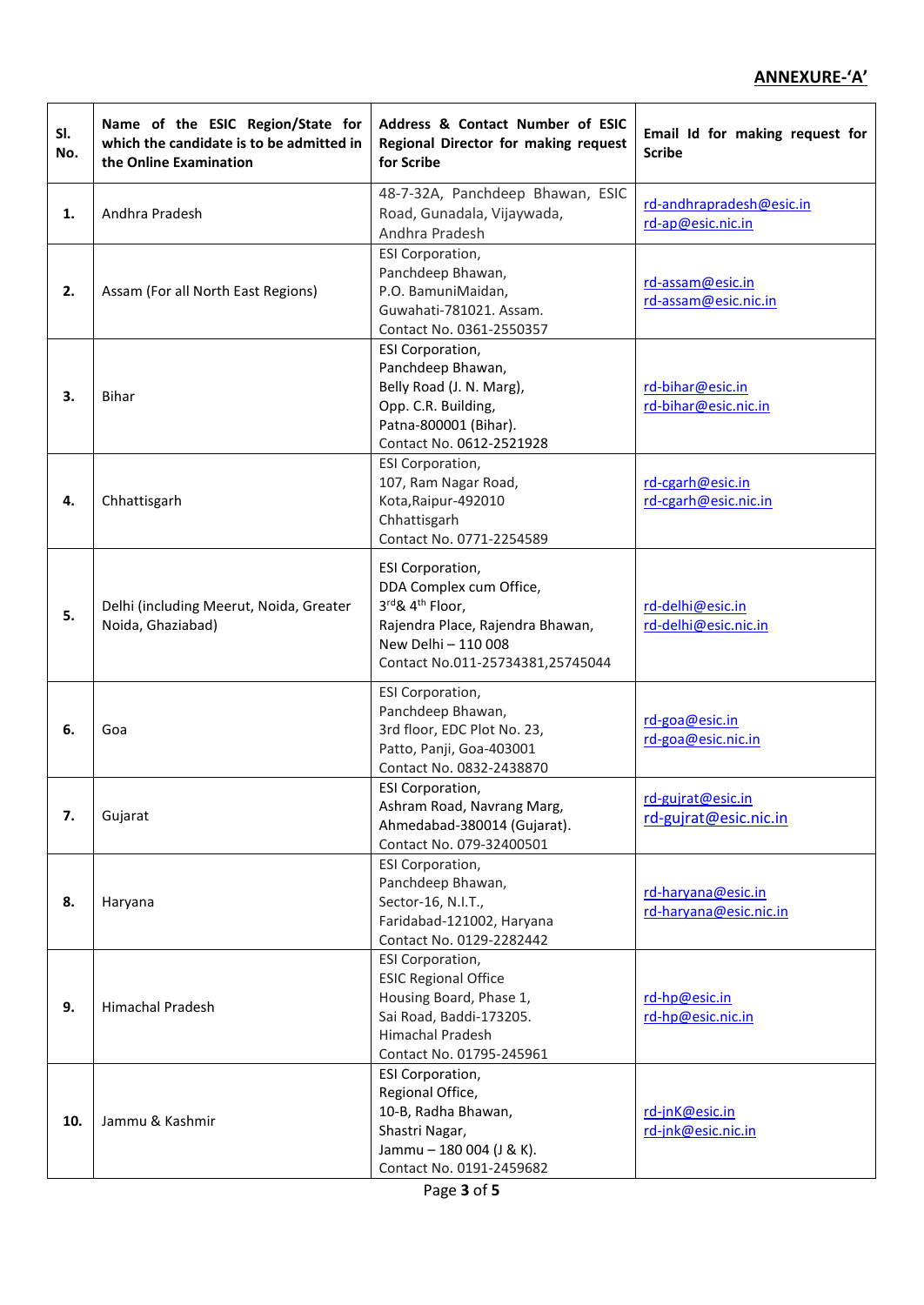|     |                                   | ESI Corporation,                                       |                            |
|-----|-----------------------------------|--------------------------------------------------------|----------------------------|
| 11. | Jharkhand                         | Regional Office,                                       | rd-jharkhand@esic.in       |
|     |                                   | ESI Hospital Campus,                                   | rd-jharkahnd@esic.nic.in   |
|     |                                   | Namkum, Ranchi-834010 (Jharkhand).                     |                            |
|     |                                   | Contact No. 0651-2261581                               |                            |
|     |                                   | ESI Corporation,                                       |                            |
|     |                                   | Panchdeep Bhawan, No.10, Binnyfields,                  | rd-karnataka@esic.in       |
| 12. | Karnataka                         | Binnypet, Bangalore-560023.                            | rd-karnataka@esic.nic.in   |
|     |                                   | Karnataka                                              |                            |
|     |                                   | Contact No. 080-26740764                               |                            |
|     |                                   | <b>ESI Corporation,</b>                                |                            |
|     |                                   | Panchdeep Bhawan,                                      | rd-kerala@esic.in          |
| 13. | Kerala                            | North Swaraj Round,                                    | rd-kerala@esic.nic.in      |
|     |                                   | Thrissur - 680020 (Kerala)                             |                            |
|     |                                   | Contact No. 0487-2331241                               |                            |
|     |                                   | ESI Corporation,                                       |                            |
|     |                                   | Panchdeep Bhawan,                                      | rd-mp@esic.in              |
| 14. | Madhya Pradesh                    | Nanda Nagar, Indore-452008                             | rd-mp@esic.nic.in          |
|     |                                   | Madhya Pradesh.                                        |                            |
|     |                                   | Contact No. 0731-2576452                               |                            |
|     |                                   | <b>ESI Corporation,</b>                                |                            |
|     |                                   | Panchdeep Bhawan,                                      |                            |
| 15. | Maharashtra                       | 108, N. M. Joshi Marg,                                 | rd-maharashtra@esic.in     |
|     |                                   | Lower Parel,                                           | rd-maharashtra@esic.nic.in |
|     |                                   | Mumbai - 400013 (Maharashtra)                          |                            |
|     |                                   | Contact No. 022-61209777                               |                            |
|     |                                   | ESI Corporation,                                       |                            |
|     |                                   | Regional Office, Panchdeep Bhawan,                     | rd-orissa@esic.in          |
| 16. | Orissa                            | Plot C, Unit - IX, Janpath                             | rd-orissa@esic.nic.in      |
|     |                                   | Bhubaneswar-751022 (Orissa).                           |                            |
|     |                                   | Contact No. 0674-2546380                               |                            |
|     |                                   | <b>ESI Corporation</b><br>Dorr No. 178, 100 Feet Road, |                            |
|     | Puducherry (including examination | (Opp. To Regional Transport Office),                   | rd-pondi@esic.in           |
| 17. | centre in Port Blair)             | Ansari Duraisamy Nagar,                                | rd-pondi@esic.nic.in       |
|     |                                   | Puducherry-605004                                      |                            |
|     |                                   | Contact No. 0413-2354268                               |                            |
|     |                                   | <b>ESI Corporation,</b>                                |                            |
|     | Punjab                            | Panchdeep Bhawan,                                      |                            |
|     |                                   | Block No.3, Sector - 19-A,                             | rd-punjab@esic.in          |
| 18. |                                   | Madhya Marg,                                           | rd-punjab@esic.nic.in      |
|     |                                   | Chandigarh-160020.                                     |                            |
|     |                                   | Contact No. 0172-2544126                               |                            |
|     |                                   | <b>ESI Corporation</b>                                 |                            |
|     |                                   | Regional Office,                                       | rd-rajasthan@esic.in       |
| 19. | Rajasthan                         | Bhawani Singh Marg,                                    | rd-rajasthan@esic.nic.in   |
|     |                                   | Jaipur - 302001 (Rajasthan).                           |                            |
|     |                                   | Contact No. 0141-2385767                               |                            |
|     |                                   | <b>ESI Corporation,</b>                                |                            |
|     | <b>Tamil Nadu</b>                 | Panchdeep Bhawan,                                      |                            |
| 20. |                                   | 143, Sterling Road,                                    | rd-tamilnadu@esic.in       |
|     |                                   | Chennai - 600034 (Tamil Nadu)                          | rd-tamilnadu@esic.nic.in   |
|     |                                   | Contact No. 044-28279952                               |                            |
|     |                                   | ESI Corporation,                                       |                            |
|     |                                   | Panchdeep Bhawan,                                      |                            |
|     | Telangana                         | 5.9.23, Hill Fort Road,                                | rd-telangana@esic.in       |
| 21. |                                   | Hyderabad-500463.                                      | rd-telangana@esic.nic.in   |
|     |                                   | Andhra Pradesh.                                        |                            |
|     |                                   | Contact No. 040-23234319                               |                            |
|     |                                   |                                                        |                            |